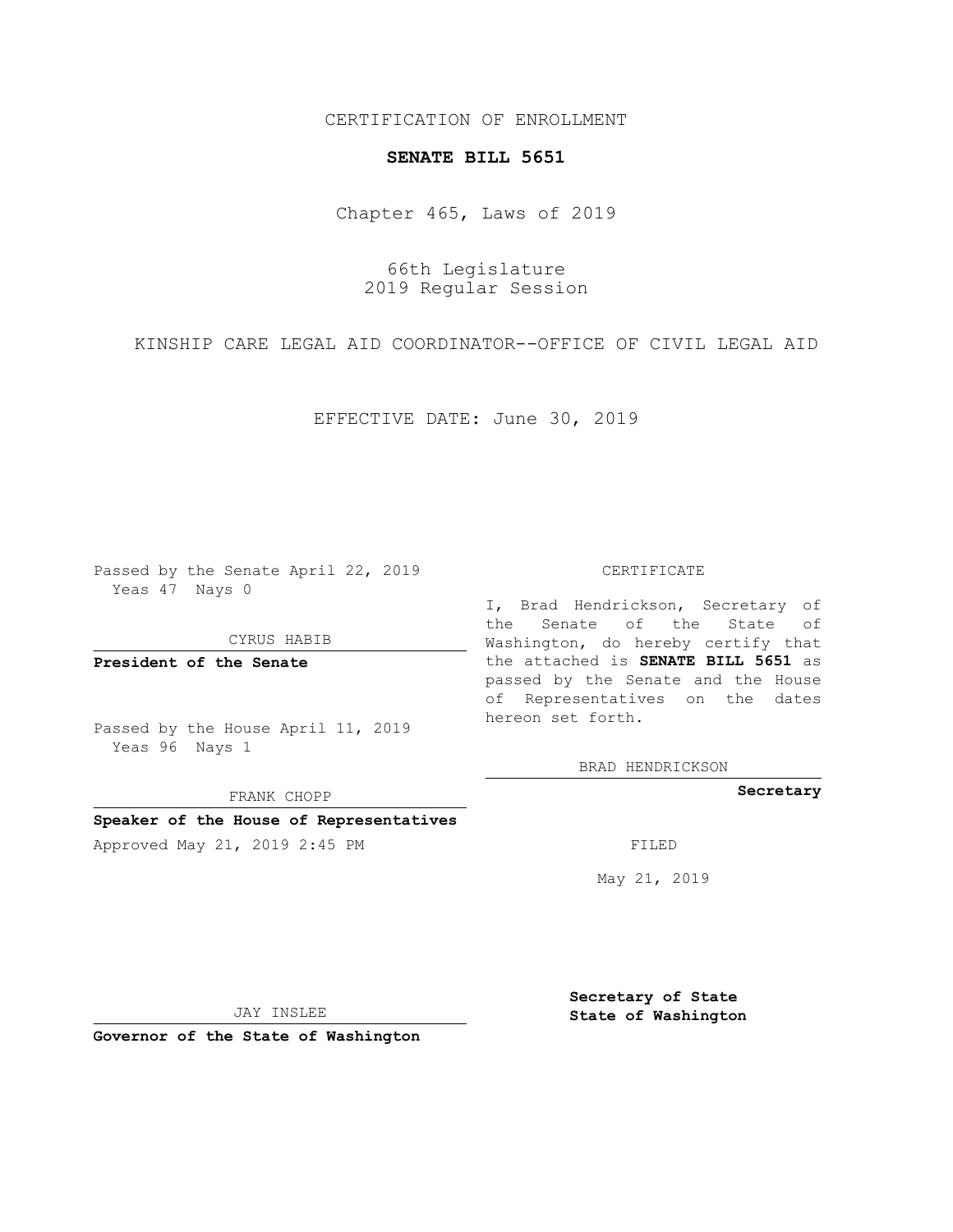## **SENATE BILL 5651**

AS AMENDED BY THE HOUSE

Passed Legislature - 2019 Regular Session

# **State of Washington 66th Legislature 2019 Regular Session**

**By** Senators King, Saldaña, Walsh, Darneille, Das, Wilson, C., and Hasegawa

Read first time 01/25/19. Referred to Committee on Law & Justice.

1 AN ACT Relating to establishing a kinship care legal aid 2 coordinator; amending RCW 74.13.621; adding a new section to chapter 3 2.53 RCW; creating a new section; providing an effective date; and 4 declaring an emergency.

5 BE IT ENACTED BY THE LEGISLATURE OF THE STATE OF WASHINGTON:

6 NEW SECTION. **Sec. 1.** A new section is added to chapter 2.53 RCW 7 to read as follows:

 (1) Subject to amounts specifically appropriated for this purpose, the role of kinship care legal aid coordinator is hereby created at the office of civil legal aid. The office may contract with a separate nonprofit legal aid organization to satisfy the 12 requirements of this section.

13 (2)(a) The kinship care legal aid coordinator shall consult with 14 the following entities:

15 (i) The kinship care oversight committee as provided for in RCW 16 74.13.621;

17 (ii) The Washington state supreme court access to justice board's 18 pro bono council;

19 (iii) The Washington state bar association moderate means 20 program;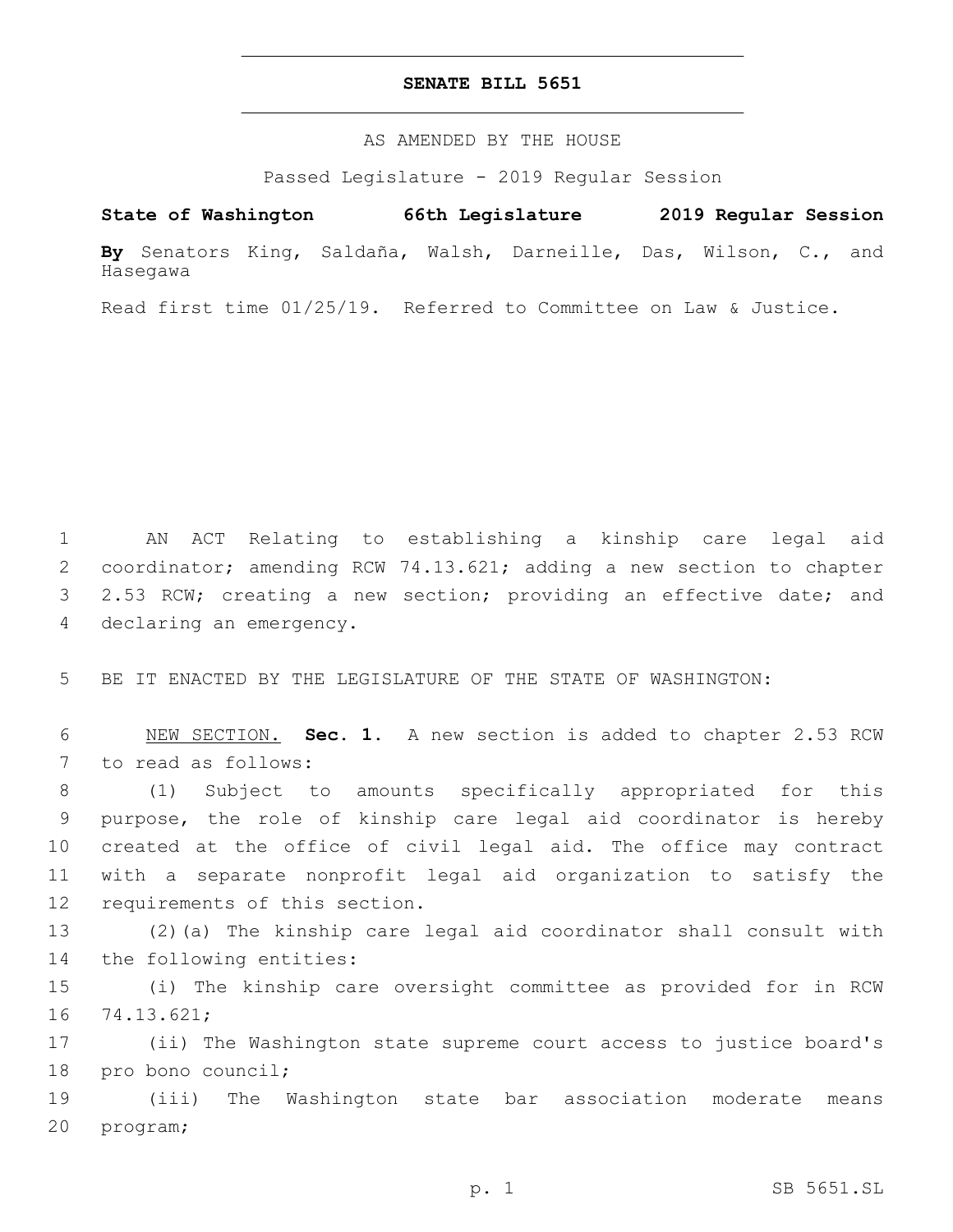(iv) The department of social and health services, aging and 2 long-term support administration; and

3 (v) The office of public defense.

 (b) The kinship care legal aid coordinator shall work with entities stated in (a) of this subsection to identify and facilitate the development of local and regional kinship care legal aid initiatives, and further efforts to implement relevant recommendations from the kinship care oversight committee as provided 9 for in RCW 74.13.621.

 (3) The kinship care legal aid coordinator shall maintain the 11 following duties:

 (a) Develop, expand, and deliver training materials designed to help pro bono and low bono attorneys provide legal advice and assistance to kinship caregivers on matters that relate to their ability to meet physical, mental, social, educational, and other 16 needs of children and youth in their care;

 (b) Produce a biennial report outlining activities undertaken by the coordinator; legal aid resources developed at the statewide, regional, and local levels; and other information regarding development and expansion of legal aid services to kinship caregivers in Washington state. Reports are due to the department of children, youth, and families, department of social and health services, and relevant standing committees of the legislature by December 1st of 24 each even-numbered year.

 **Sec. 2.** RCW 74.13.621 and 2017 3rd sp.s. c 1 s 982 are each 26 amended to read as follows:

 (1) Within existing resources, the department shall establish an oversight committee to monitor, guide, and report on kinship care recommendations and implementation activities. The committee shall:

 (a) Draft a kinship care definition that is restricted to persons related by blood, marriage, or adoption, including marriages that have been dissolved, or for a minor defined as an "Indian child" under the federal Indian child welfare act (25 U.S.C. Sec. 1901 et seq.), the definition of "extended family member" under the federal Indian child welfare act, and a set of principles. If the committee concludes that one or more programs or services would be more efficiently and effectively delivered under a different definition of kin, it shall state what definition is needed, and identify the program or service in the report. It shall also provide evidence of

p. 2 SB 5651.SL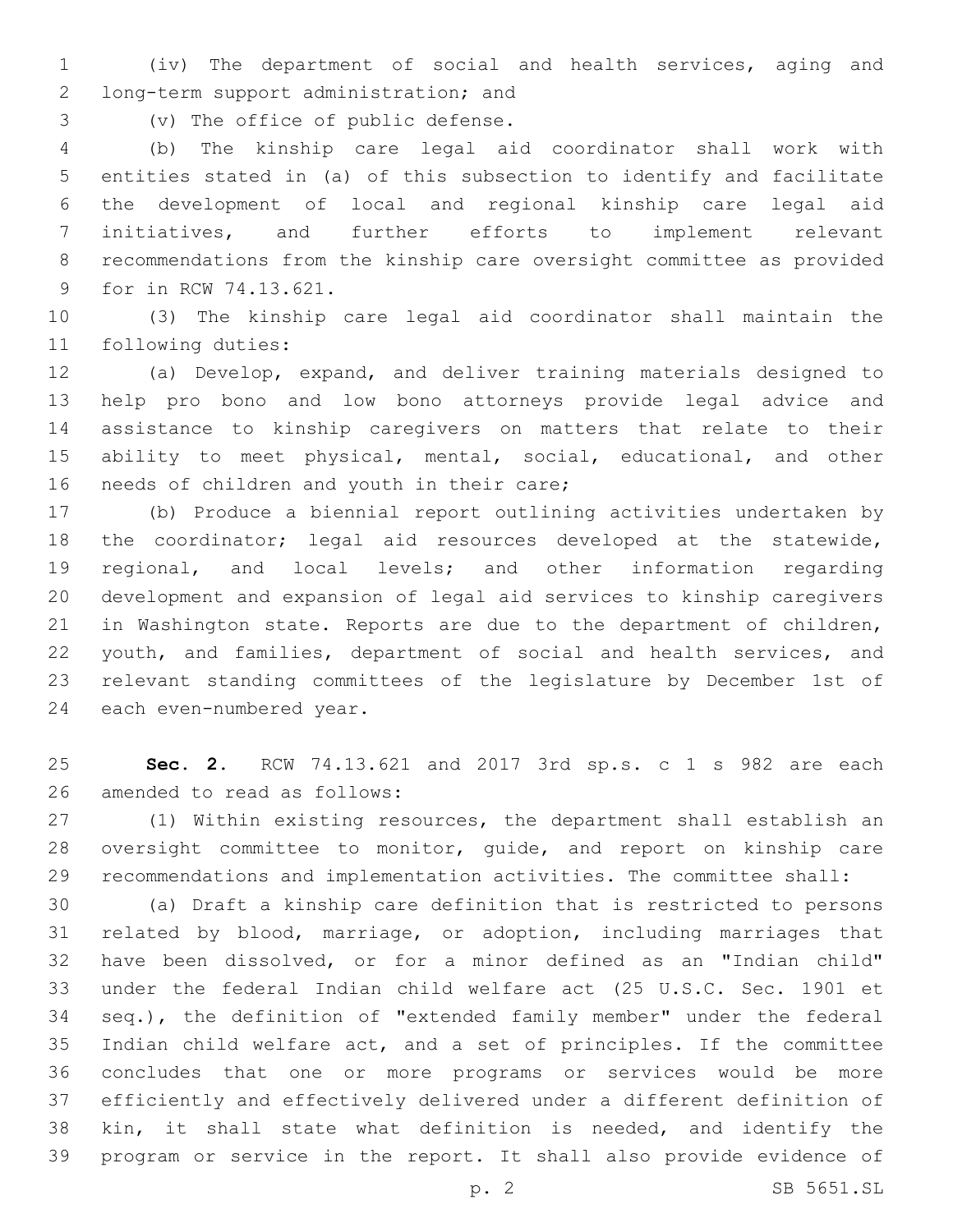how the program or service will be more efficiently and effectively delivered under the different definition. The department shall not adopt rules or policies changing the definition of kin without 4 authorizing legislation;

 (b) Monitor and provide consultation on the implementation of recommendations contained in the 2002 kinship care report, including but not limited to the recommendations relating to legal and respite 8 care services and resources;

 (c) Partner with nonprofit organizations and private sector 10 businesses to quide a public education awareness campaign; ((and))

 (d) Assist with developing future recommendations on kinship care 12 issues; and

 (e) Coordinate with the kinship care legal aid coordinator to develop, expand, and deliver training materials designed to help pro bono and low bono attorneys provide legal advice and assistance to kinship caregivers on matters that relate to their ability to meet 17 physical, mental, social, educational, and other needs of children 18 and youth in their care.

 (2) The department shall consult with the oversight committee on its efforts to better collaborate and coordinate services to benefit 21 kinship care families.

 (3) The oversight committee must consist of a minimum of thirty percent kinship caregivers, who shall represent a diversity of kinship families. Statewide representation with geographic, ethnic, and gender diversity is required. Other members shall include representatives of the department, representatives of relevant state agencies, representatives of the private nonprofit and business sectors, child advocates, representatives of Washington state Indian tribes as defined under the federal Indian welfare act (25 U.S.C. Sec. 1901 et seq.), and representatives of the legal or judicial field. Birth parents, foster parents, and others who have an interest 32 in these issues may also be included.

 (4) To the extent funding is available, the department may reimburse nondepartmental members of the oversight committee for costs incurred in participating in the meetings of the oversight committee.36

 (5) The kinship care oversight committee shall update the 38 legislature and governor annually on committee activities, with (( $t$ he 39 first)) each update due by ((January 1, 2006)) December 1st.

(((6) This section expires June 30, 2019.))